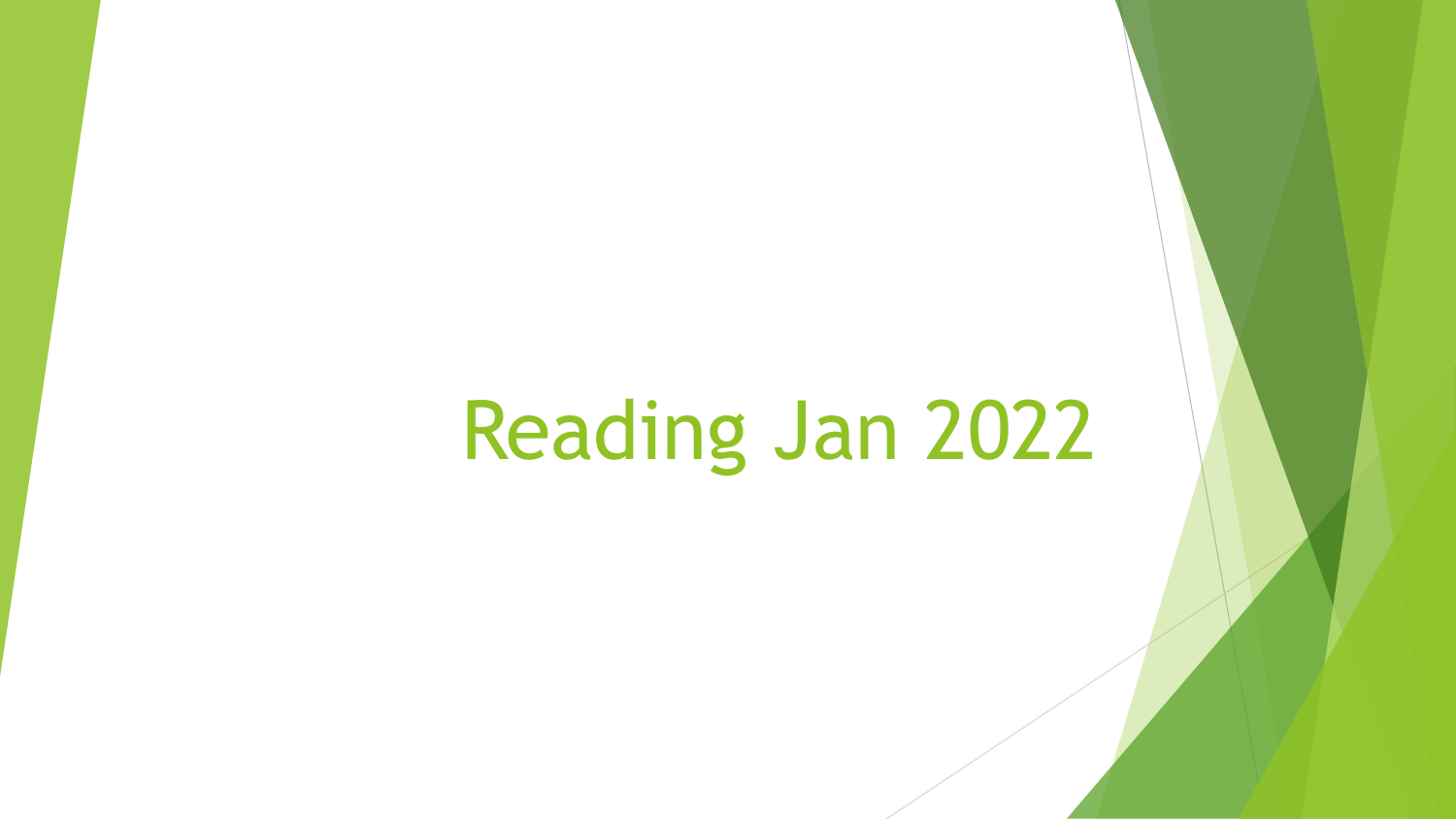Figure 2: Reading comprehension-the sum of many parts Adapted from Hogan, Bridges, Justice, and Cain (2011)

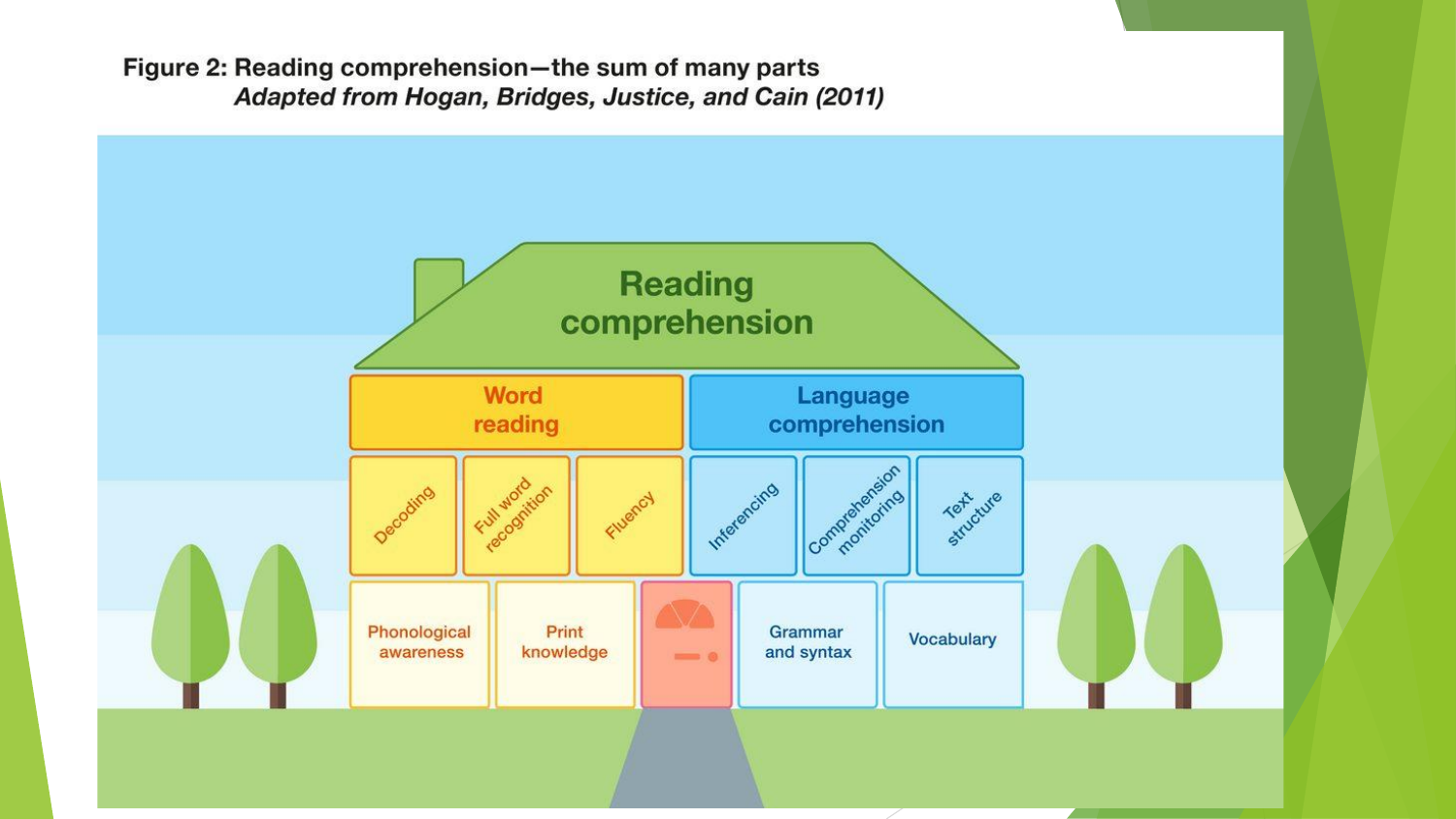Figure 2: Reading comprehension-the sum of many parts Adapted from Hogan, Bridges, Justice, and Cain (2011)

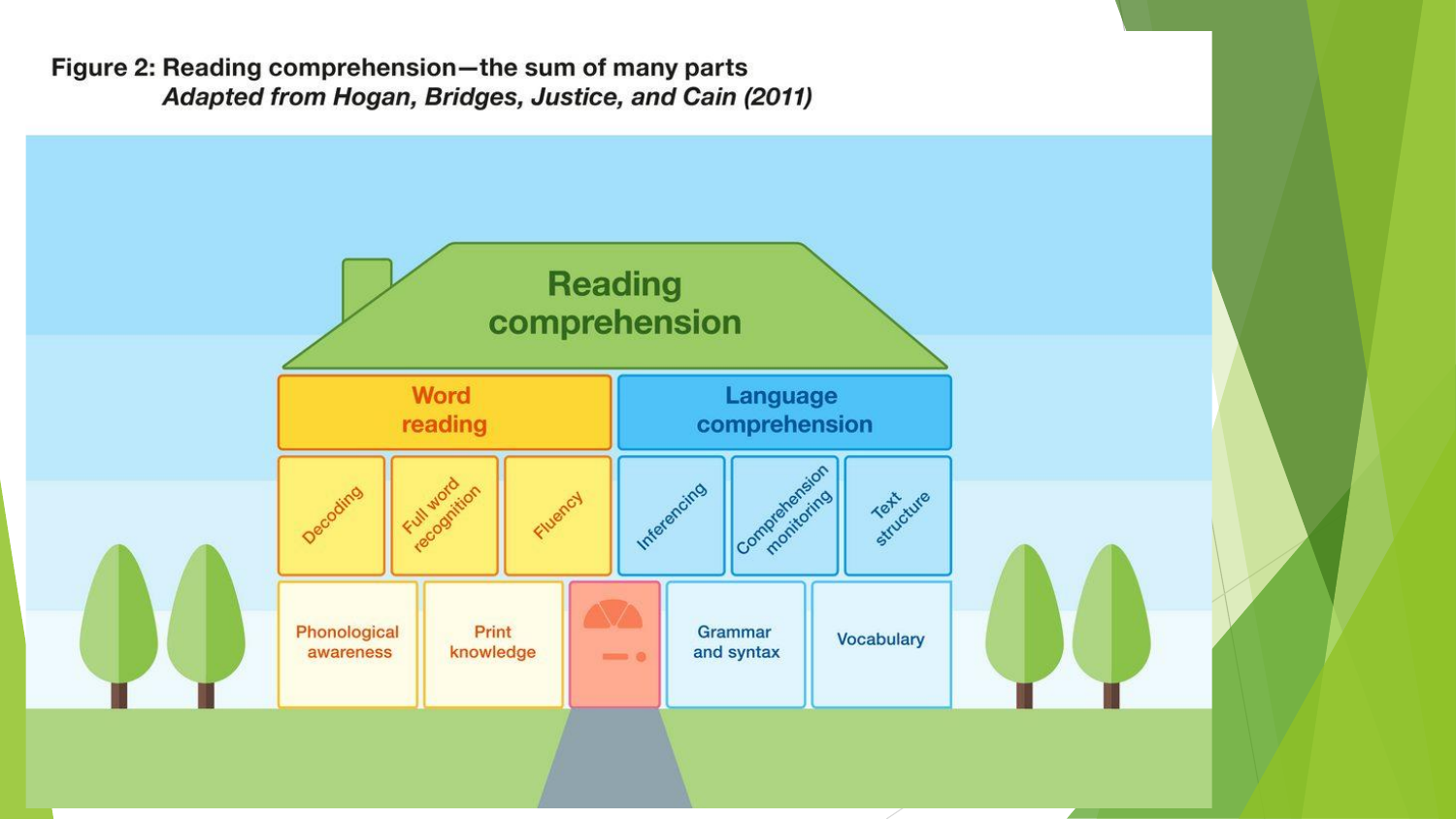### Reading at South Hill

- EYFS RWI and Guided Reading (Foundation) phonological awareness, decoding. Full word recognition developing.
- ▶ Yr 1 RWI and Guided Reading, phonological awareness, decoding, full word recognition. Fluency and full word recognition word reading developing.
- ▶ Yr 2 RWI and Guided Reading, phonological awareness, decoding, full word recognition, fluency, full word recognition, grammar and syntax, vocabulary. Inferencing, comprehension monitoring, text structure and language comprehension developing.
- ▶ Yr 3 & 4 Guided Reading (RWI interventions) Grammar and syntax, vocabulary, inferencing, comprehension monitoring, text structure and language comprehension.
- ▶ Yr 5 & 6 Guided Reading Grammar and syntax, vocabulary, inferencing, comprehension monitoring, text structure and language comprehension.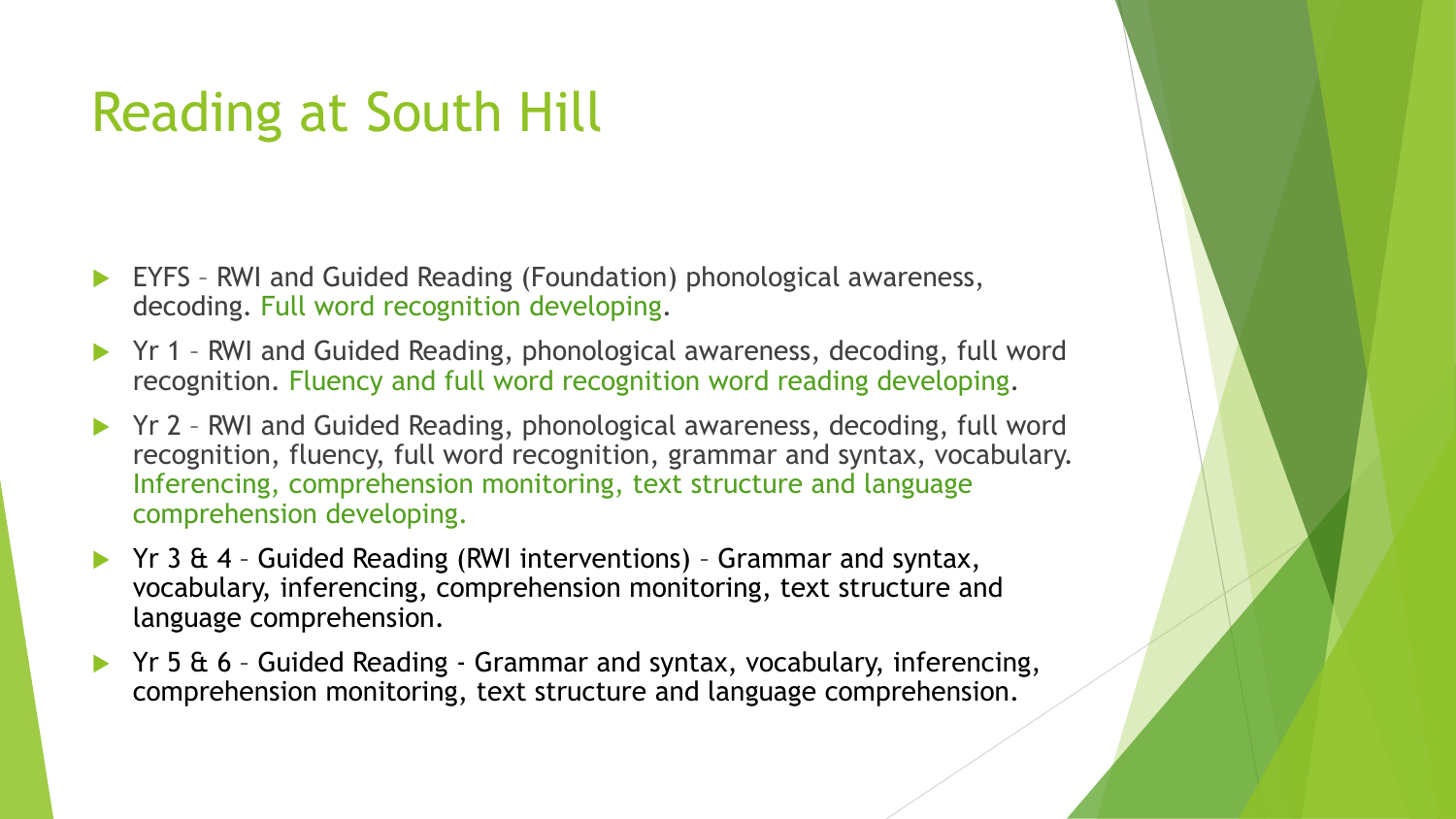# Guided Reading

- Monday whole class text
- Tuesday to Friday small groups:
	- ▶ 1 group with CT working on text questions based on VIPERS
	- ▶ 1 group with TA reading their own scheme text
	- ▶ 1 group completing phoneme spotters, comprehension activities, Lexia, Vocabulary hunt with real books, phoneme spotting from real books.
	- ▶ 1 group completing reading for pleasure, listening post, reading a level below (for accessibility), reading non-fiction based on topic.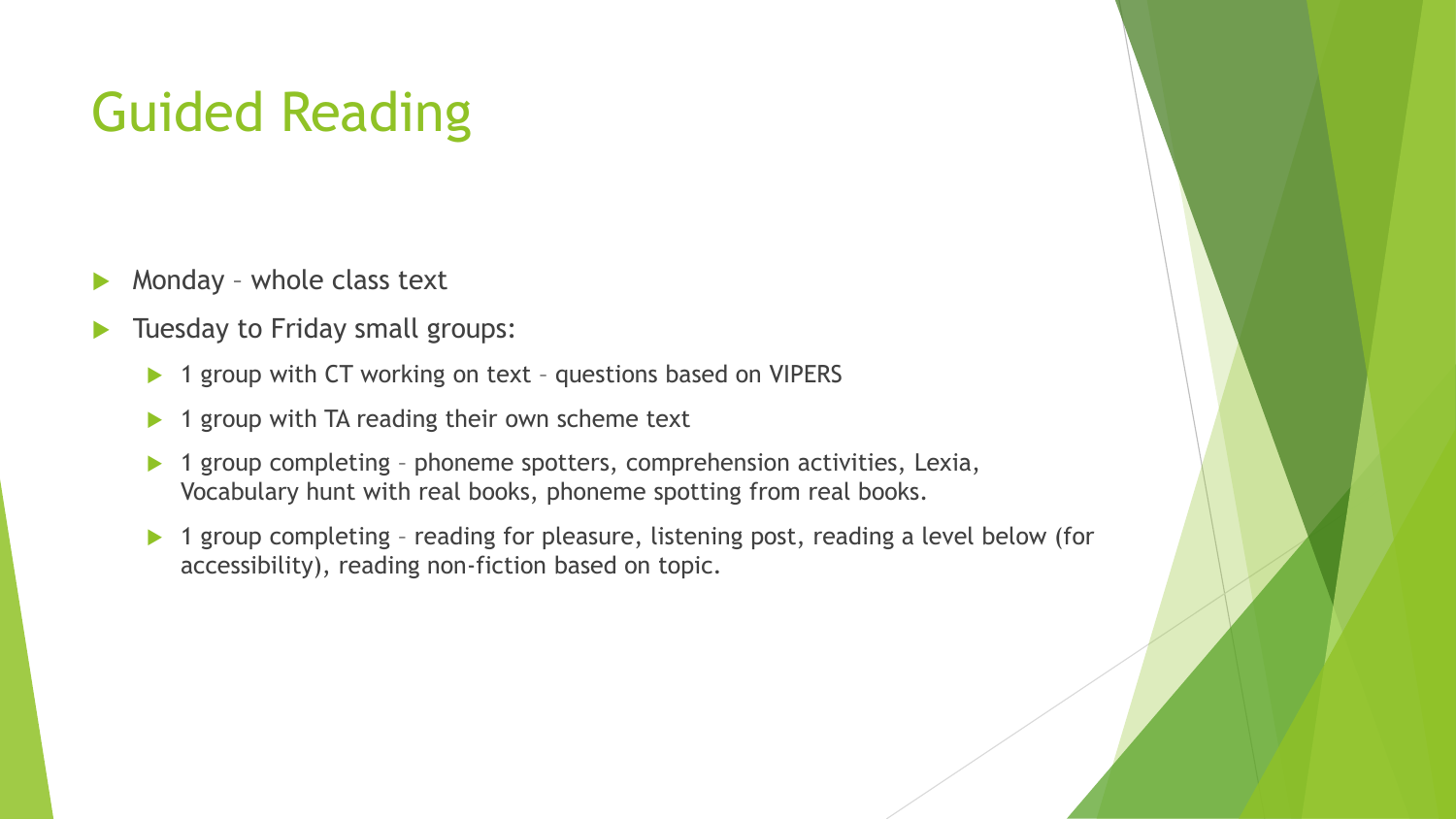# Tools to help



| rillases. | a complete hovice |                 | a hovice when it came to |                  |
|-----------|-------------------|-----------------|--------------------------|------------------|
| Synonym:  | Antonym:          | Prefix / Suffix | Rhyme:                   | <b>Link Word</b> |
| beginner  | expert            | -s              |                          | job              |
| learner   | veteran           |                 |                          | sport            |



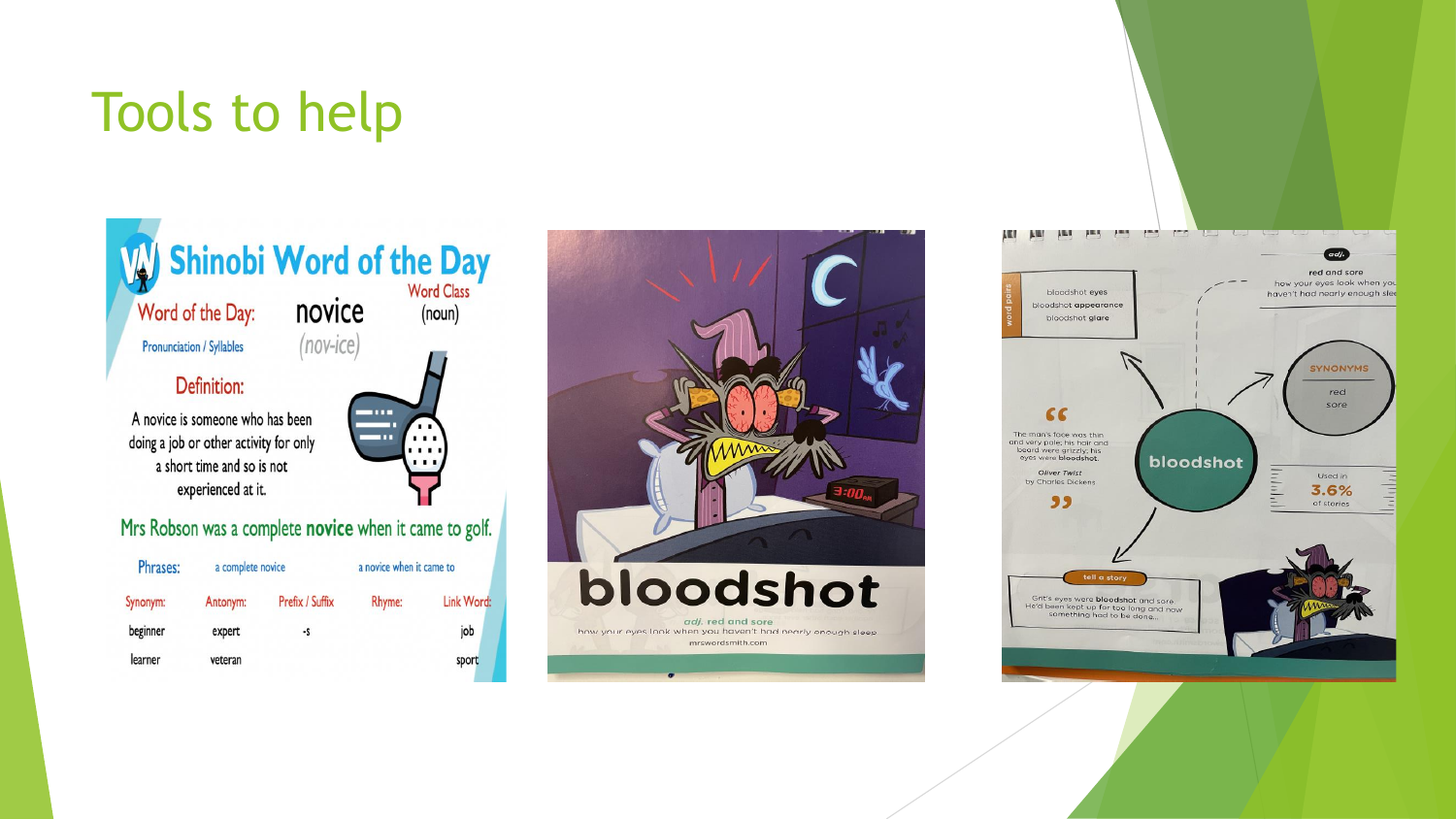### Tools to help

 On your tables are different ideas that you could use – so have a play and have a go talk about them.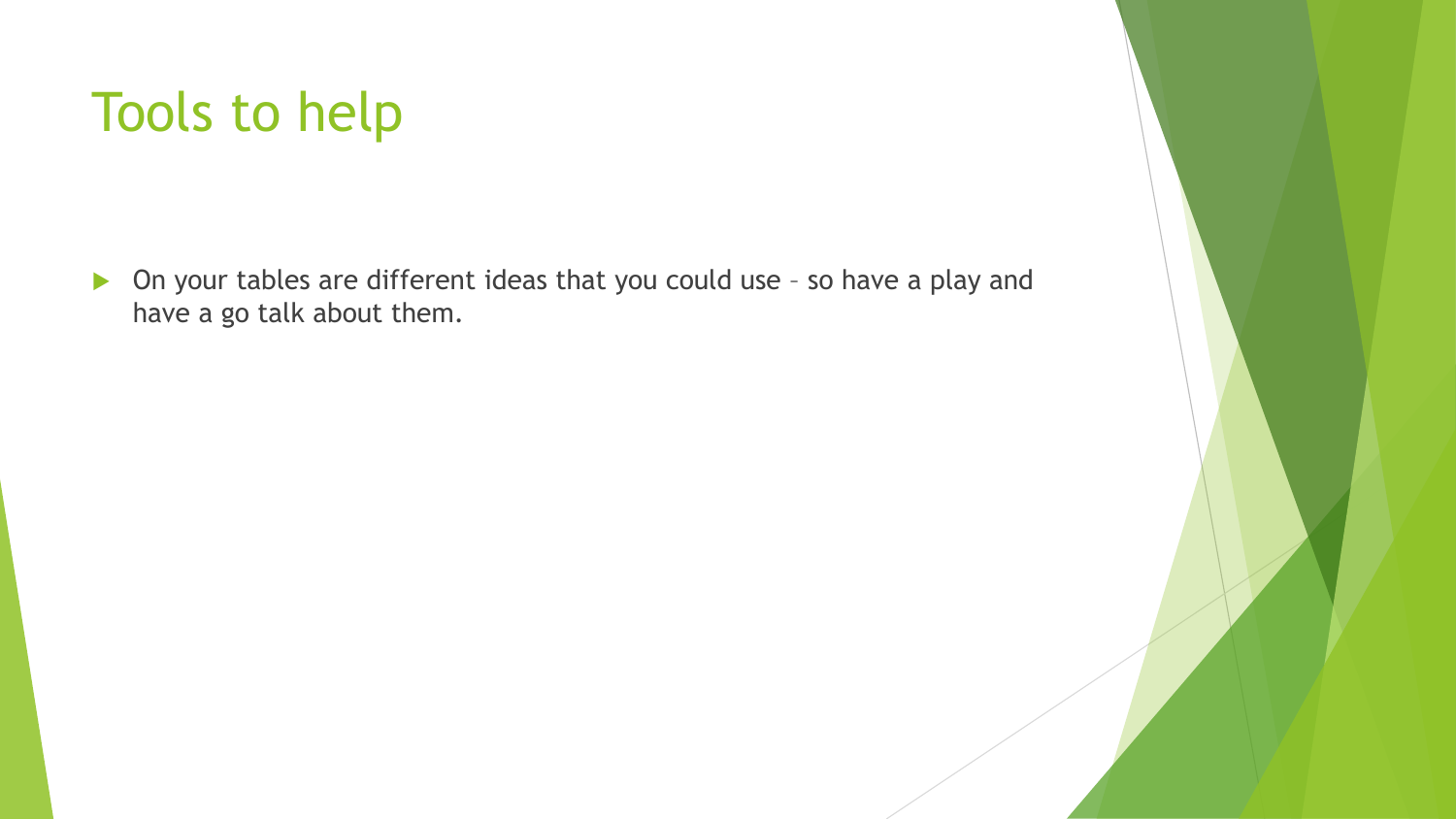### Reading and writing

▶ On your tables write a short setting for a story - your choice of genre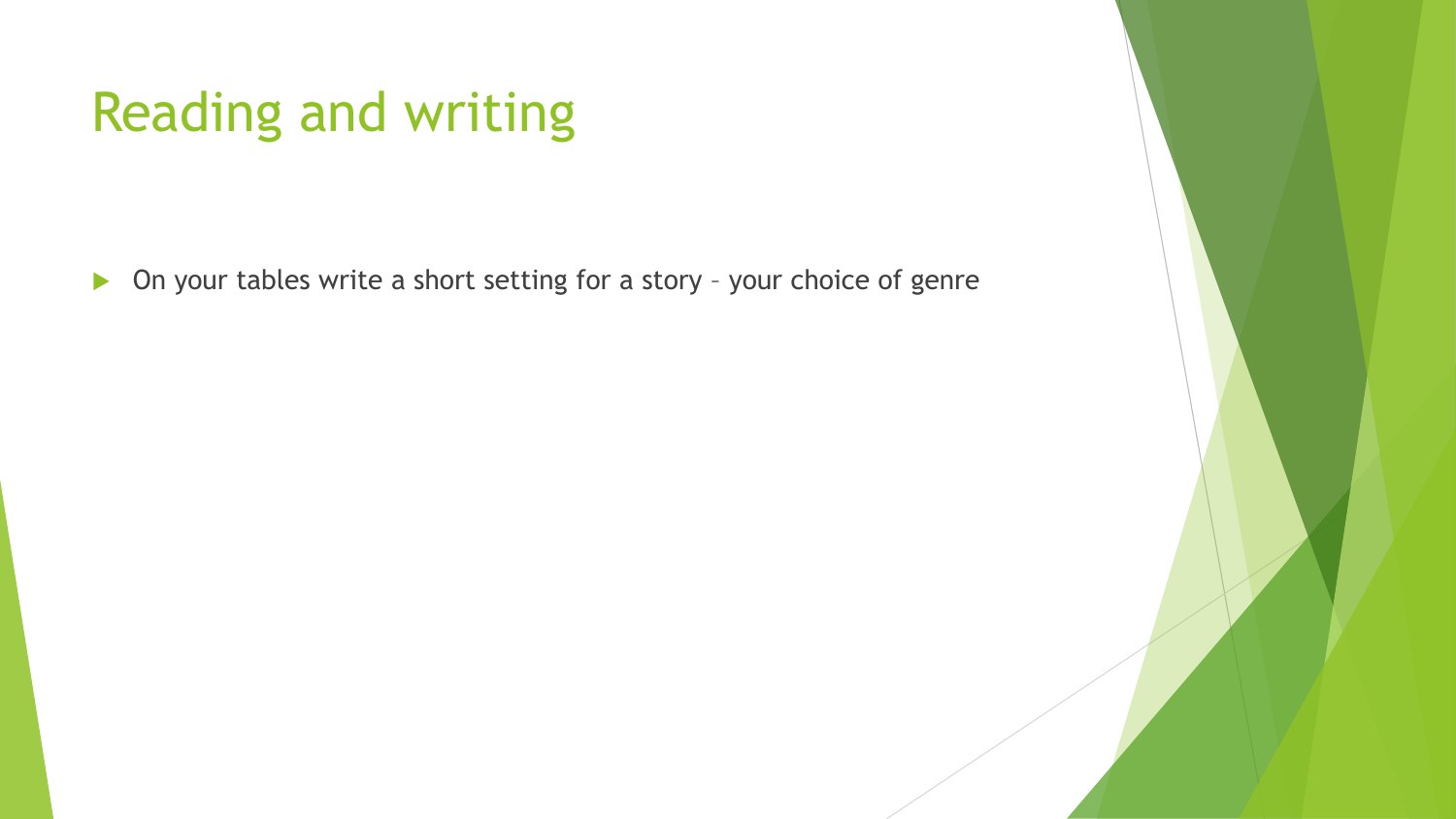### Examples

#### Excerpt from My Swordhand is Singing by Marcus Sedgewick.

 $\triangleright$  The hut stood in a strange position. The river Chust, from which the village took its name forked in two here, as it snaked through the woods. With deep banks, the rivers had spent ten thousand years eating its way gently down into the thick soft dark forest soil. Its verges were moss laden blankets that dripped leaf mould into the slow brown water. But at a certain point, in its ancient history, the river had met some solid rock hidden in the soil, and had split in two. It was in the head of this fork that the hut stood.

#### Excerpt from Howl's Moving Castle by Diana Wynne Jones

It was quite a small room, with heavy black beams in the ceiling. By daylight it was amazingly dirty. The stones of the floor were stained and greasy, ash was piled within the fender, and the cobwebs hung in dusty droops from the beams. There was a layer of dust on the skull. Sophie absently wiped it off as she went to peer into the sink beside the workbench. She shuddered at the pink and grey slime in it and the white slime dripping from the pump above it. Howl obviously did not care what squalor his servants lived in.

#### Excerpt from The Graveyard Book by Neil Gaiman

 The boy walked back down the south-west side of the hill, avoiding the old chapel; he did not want to see the place that Silas wasn't. Bod stopped beside a grave that looked the way he felt; it was beneath an oak that had once been struck by lightning, and now was just a black trunk, like a sharp talon coming out of the hill; the grave itself was water-stained and cracked, and above it was a memorial stone on which a headless angel hung, its robes looking like a huge and ugly tree-fungus.

#### Excerpt from Over Sea, Under Stone by Susan Cooper

**Trewissick seemed to be sleeping beneath its grey, slate-tiled roofs, along the narrow winding streets down the** hill. Silent behind their lace-curtained windows, the little square houses let the roar of the car bounce back from their whitewashed walls. Then Great Uncle Merry swung the wheel round, and suddenly they were driving along the edge of the harbour, past water rippling and flashing golden in the afternoon sun.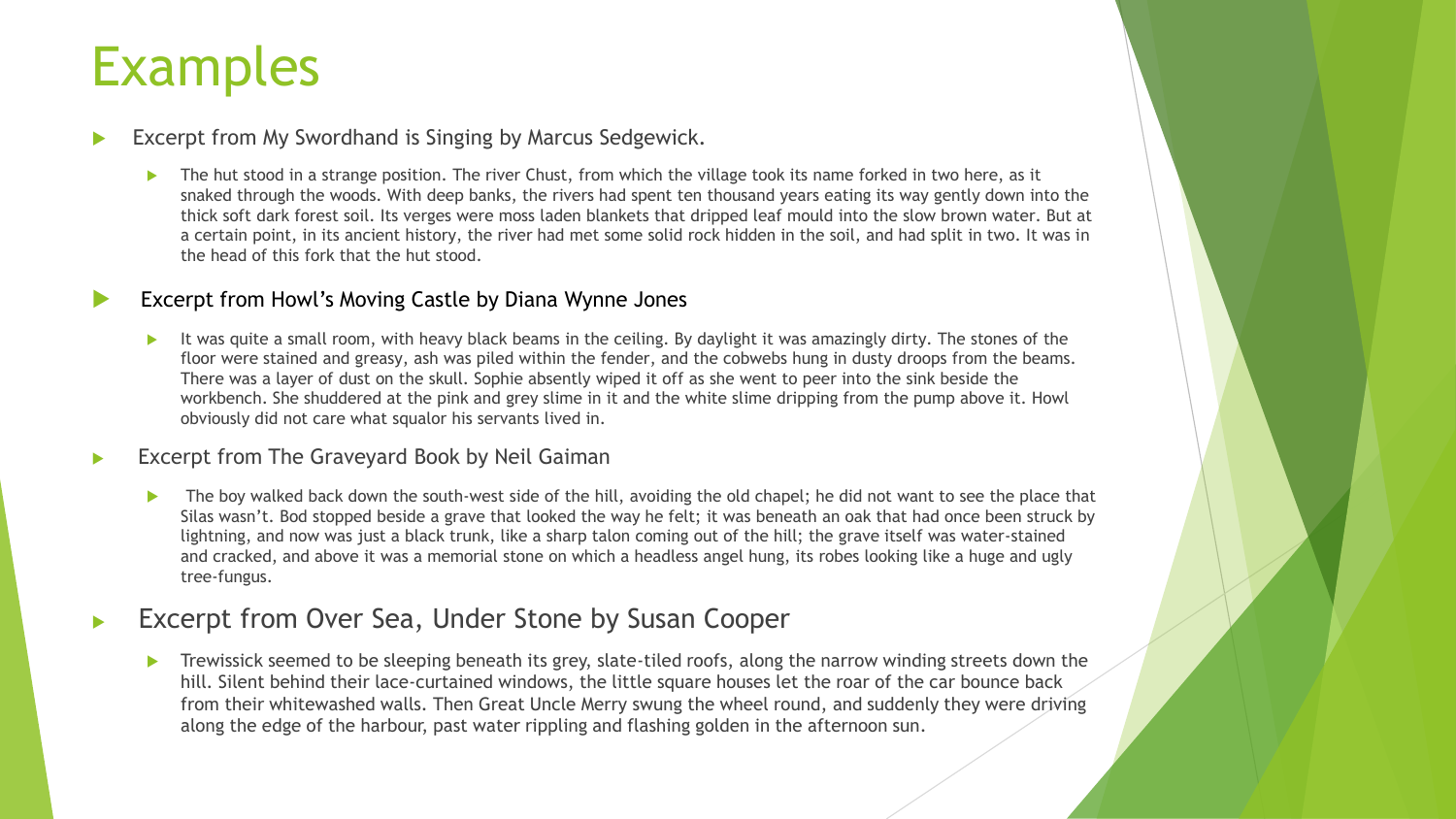### What we read…

- What we read influences what and how we write, the more we read the more we expose ourselves to different grammar and vocabulary as well as different worlds to explore and lose ourselves in.
- The more stories we share with children the more we open up to them to use in their writing